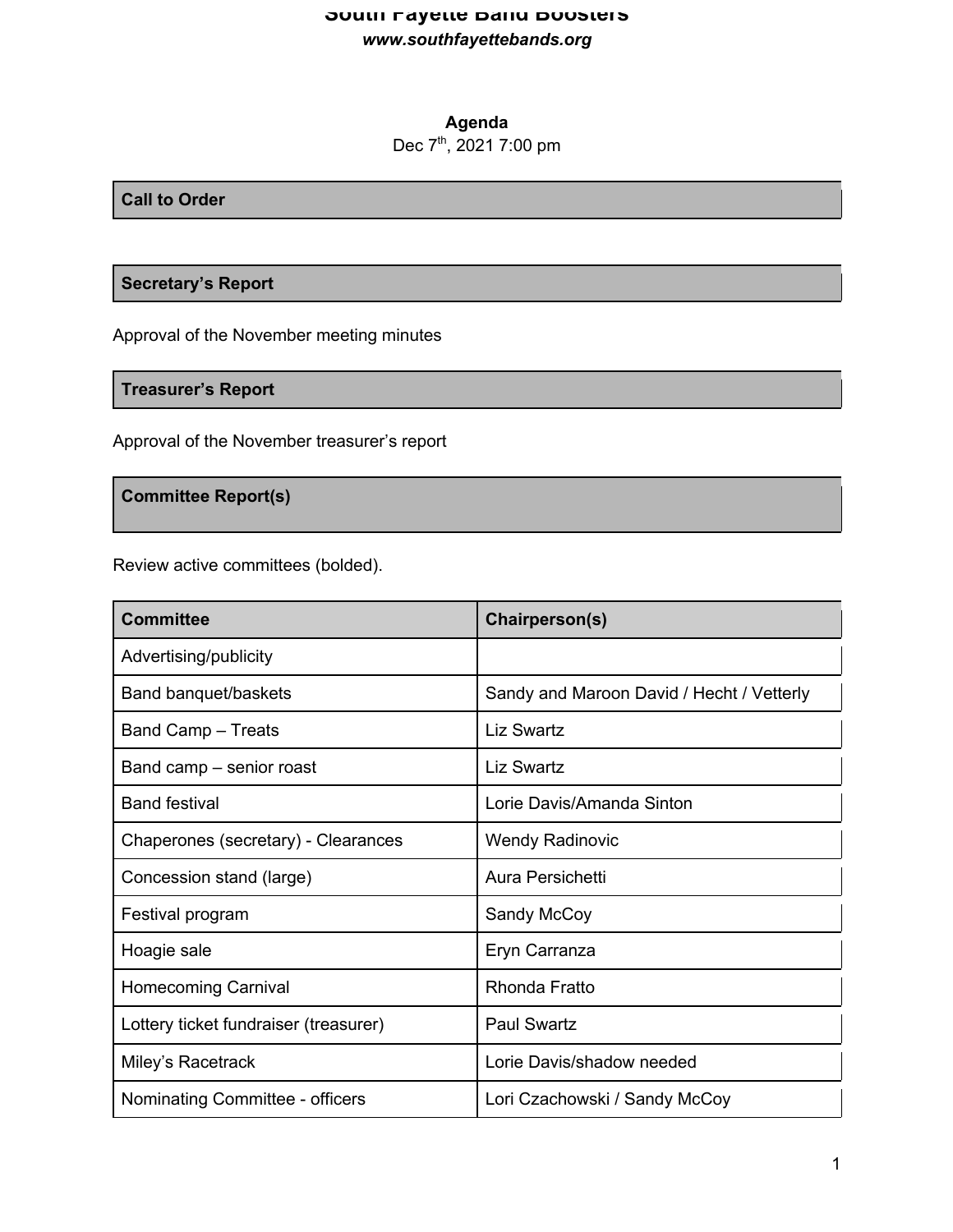## **South Fayette Band Boosters** *www.southfayettebands.org*

| Scholarship            | <b>Caroline Hecht</b>                |
|------------------------|--------------------------------------|
| <b>Scrip Program</b>   | Lisa Kellick                         |
| Signup.com (secretary) | <b>Wendy Radinovic</b>               |
| <b>Star Lake</b>       | Heather and Jason Beattie            |
| Stromboli              | Amy Garbin (Heather ???)             |
| <b>Uniforms</b>        | Jen lagnemma / Jenay Speer           |
| <b>Video</b>           | Marsha McFalls / shadow needed       |
| Water and snacks       | <b>Steve Speer</b>                   |
| Website                | Marsha Mcfalls / shadow needed       |
| <b>Wreath sale</b>     | <b>Charlene Pauline/Jenny Carson</b> |

## **Old or Unfinished Business**

- Band videos Marsha McFalls
	- o On band website
		- § Southfayettebands.org
		- Password Igm2122
- Wreath Sale (see Committee Report)
- Possible apparel sale. Angela and Eryn are working together to figure out if and when

#### **New Business and Announcements**

Fundraisers:

Wreath sale

Disney payment – Dec  $10^{th}$  due

-PNC bankers: the instant method doesn't work but deposits over 2-3 day do work

Scholarship – please reach out to Lorie Davis to start the process.

Holiday concert is Thursday, December 16th